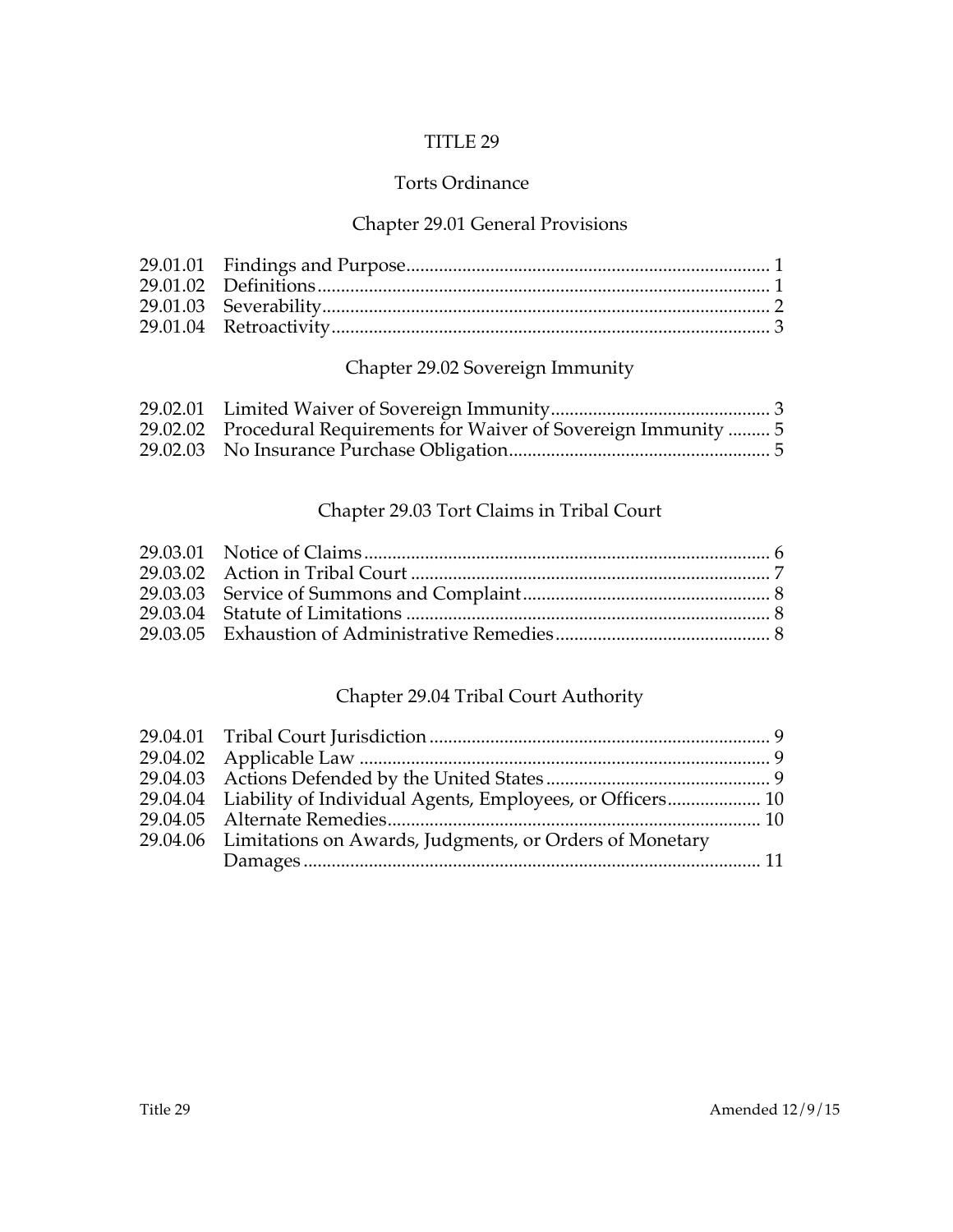## **TITLE 29**

#### **TORTS ORDINANCE**

#### **Chapter 29.01 General Provisions**

#### 29.01.01 Findings and Purpose

The Port Gamble S'Klallam Tribe provides a broad range of governmental services to promote the health, safety, welfare, and economic security of Port Gamble S'Klallam community members and visitors who enter on to Port Gamble S'Klallam lands.

The Port Gamble S'Klallam Tribal Council:

- (a) Recognizes that the Tribe is immune from suit, except to the extent such immunity is expressly waived, and that Tribal sovereign immunity serves an important function in preserving limited Tribal resources so that the Tribe can continue to provide governmental services which promote the health, safety, welfare, and economic security for Port Gamble S'Klallam Tribe's community members and visitors who enter on to the Port Gamble S'Klallam Tribe's lands; and
- (b) Declares that the purpose of this Title is to establish a limited waiver of Tribal sovereign immunity consistent with the ability of the Tribe to continue:
	- (1) To provide governmental services which promote the health, safety, and economic security of residents and visitors to the Port Gamble S'Klallam Tribe's lands, and
	- (2) To provide a remedy to private persons who are injured by negligent or wrongful acts or omissions of the Tribe or its agents, employees, or officers.

[HIST: Source - Resolution No. 15-A-169, passed 12/9/15. Title 29 Torts Ordinance was created to allow the Port Gamble S'Klallam Tribe to waive its sovereign immunity under specific circumstances to allow a tort lawsuit to take place in tribal court. Where a claimant prevails in tribal court, the court may award the claimant up to the maximum of the Tribe's insurance coverage.]

#### 29.01.02 Definitions

Words in this chapter shall have the meaning given to them in this section unless the context clearly indicates another meaning. If the meaning of a word is not clear, the Community Court shall construe the meaning of the word in harmony with the purpose of this chapter.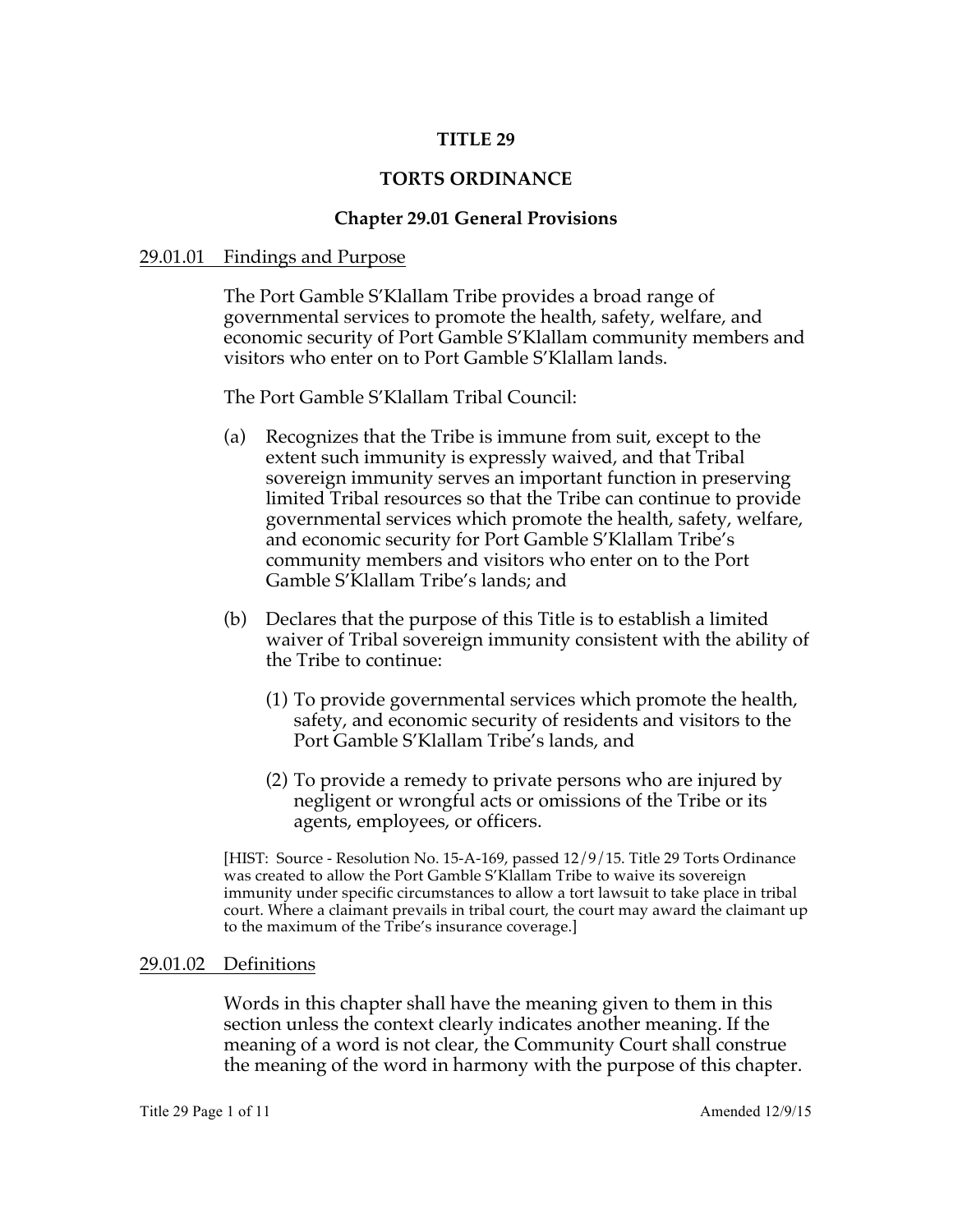- (a) "Agent" means any person, whether paid or unpaid, acting on behalf of the Tribe.
- (b) "Employee" means any person hired by the Tribe, whether fulltime, part-time, permanent, or temporary, whose wages are subject to reporting by way of IRS for W-2.
- (c) "Officer" of "Official" means an officer, whether elected or appointed, whether paid or unpaid, acting on behalf of the Port Gamble S'Klallam Tribe.
- (d) "Tort" means physical injury to a person, death, or physical damage to or loss of property of whatever kind, which, if caused by the negligent or wrongful act or omission of a private person would be a tort under Tribal law, applicable federal law, and, to the extent consistent with Tribal law, substantive tort laws of the State of Washington that are in effect as of the date of this ordinance, codified in this Title, regardless of the form or type of action or of the form of relief sought by the claimant.
- (e) "Tribal Court" means the court established under the Port Gamble S'Klallam Tribe's Constitution.
- (f) "Tribal law" means the Constitution of Port Gamble S'Klallam Tribe, the Port Gamble S'Klallam Tribe's Law and Order Code, any legislative enactments adopted by the Port Gamble S'Klallam Tribal Council, and the decisions of the Tribal Community Court.
- (g) "Tribe" means the Port Gamble S'Klallam Tribe, including but not limited to any branch, office, department, agency, commission, utility, authority, instrumentality, enterprise, or corporation whether chartered under tribal law or federal law, but excluding for purposes of this Title corporations chartered under the law of any state.

[HIST: Source - Resolution No. 15-A-169, passed  $12/9/15$ .]

## 29.01.03 Severability

If the Tribal Court declares any part or parts of this Title to be invalid, then all valid parts that are severable from the invalid part(s) remain in effect. If the Tribal Court declares invalid an application of this Title to any person or circumstance, such invalidity shall not affect application of this Title to any other person or circumstance. The provisions of this Title are declared to be severable.

[HIST: Source - Resolution No. 15-A-169, passed  $12/9/15$ .]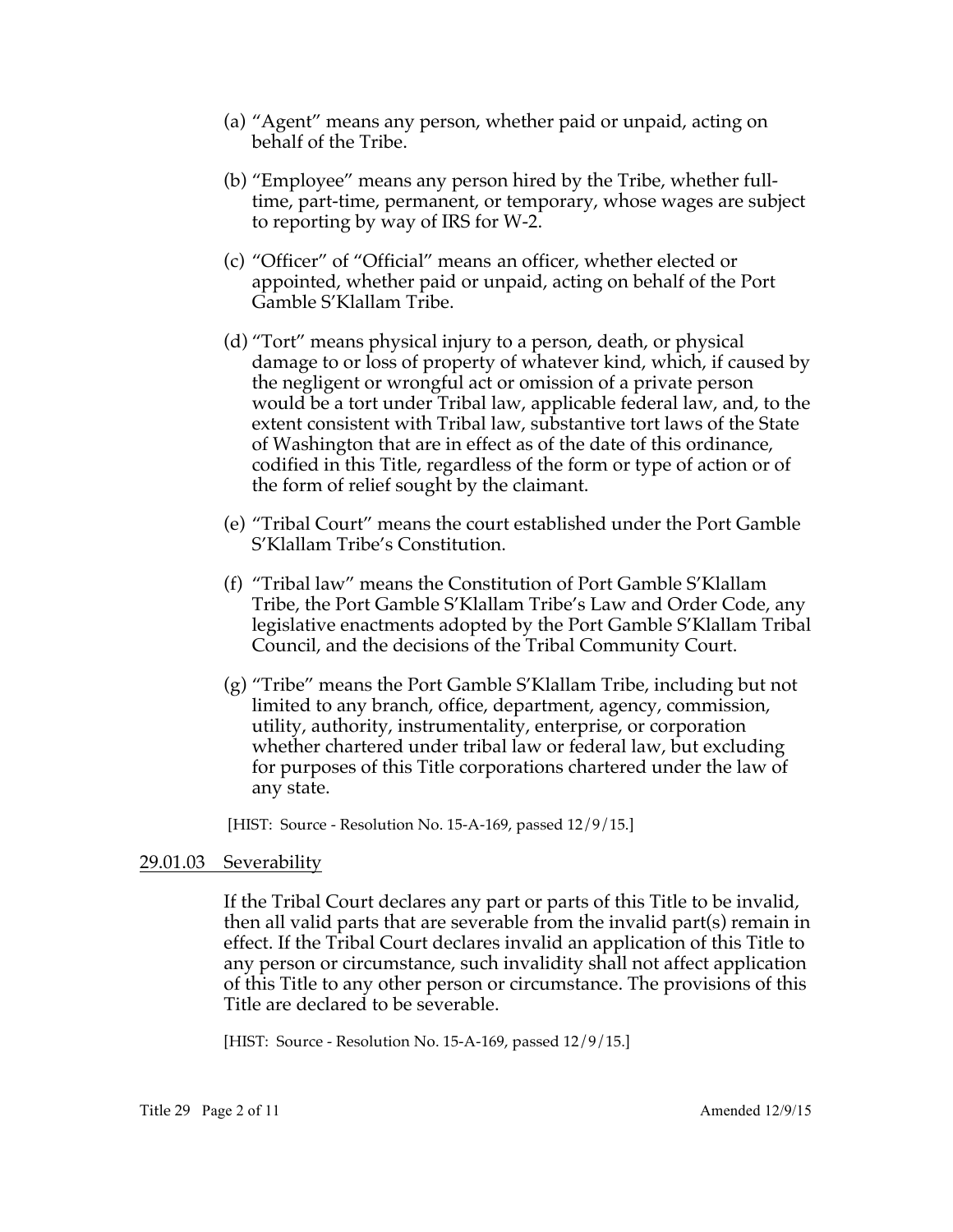#### 29.01.04 Retroactivity

This Title shall be retroactive to claims arising three (3) years prior to the date of enactment, provided that time limitations for filing of claims arising prior to the date of enactment of this Title shall begin to run sixty (60) days after the date of enactment.

to expressly state that it does not amend or repeal any other provision of the Law and Order Code that provides an administrative remedy to any person and that such remedies are presumed to be exclusive.

[HIST: Source - Resolution No. 15-A-169, passed 12/9/15.]

# **Chapter 29.02 Sovereign Immunity**

# 29.02.01 Limited Waiver of Sovereign Immunity

(a) The sovereign immunity of the Tribe is hereby waived for tort claims brought in accordance with this Title. This waiver is subject to all of the restrictions, limitations, and procedures set forth in this Title. This Title is to be strictly construed, and all restrictions, limitations, and procedures are to be adhered to strictly. The Port Gamble S'Klallam Tribe does not make any waiver of any kind beyond or outside the limitations and restrictions of this Title.

(b) The Tribe consents to suit in the Tribal Court for suits based on tort claims under this Title. The Tribe does not consent to suit in any other forum for such claims and specifically preserves and retains its sovereign immunity to any tort suit in any other forum.

(c) No judgment, order, or award pertaining to any claim for monetary damages permitted by the Tribe shall exceed the limits of valid and collectible liability insurance policy or policies carried by the Tribe at the time that an act or omission occurs that gives rise to a claim. Deductible amounts within a liability insurance policy shall be included to the extent appropriated and budgeted by the Tribal Council or by any Tribal commission, utility, authority, corporation, or enterprise.

(d) Any judgment, order, or award of monetary damages may only be satisfied under the express terms of the policy of policies of liability insurance or established self-insurance which is or are in effect at the time of such judgment, order, or award.

(e) In the case of any claim where the claimant alleges that a tort was not caused by the act or omission of the Tribe, but was instead caused by the act or omission of any Tribal commission, utility, authority, corporation, or enterprise, or by any agent, employee, or officer within the scope of their authority of such Tribal commission, utility,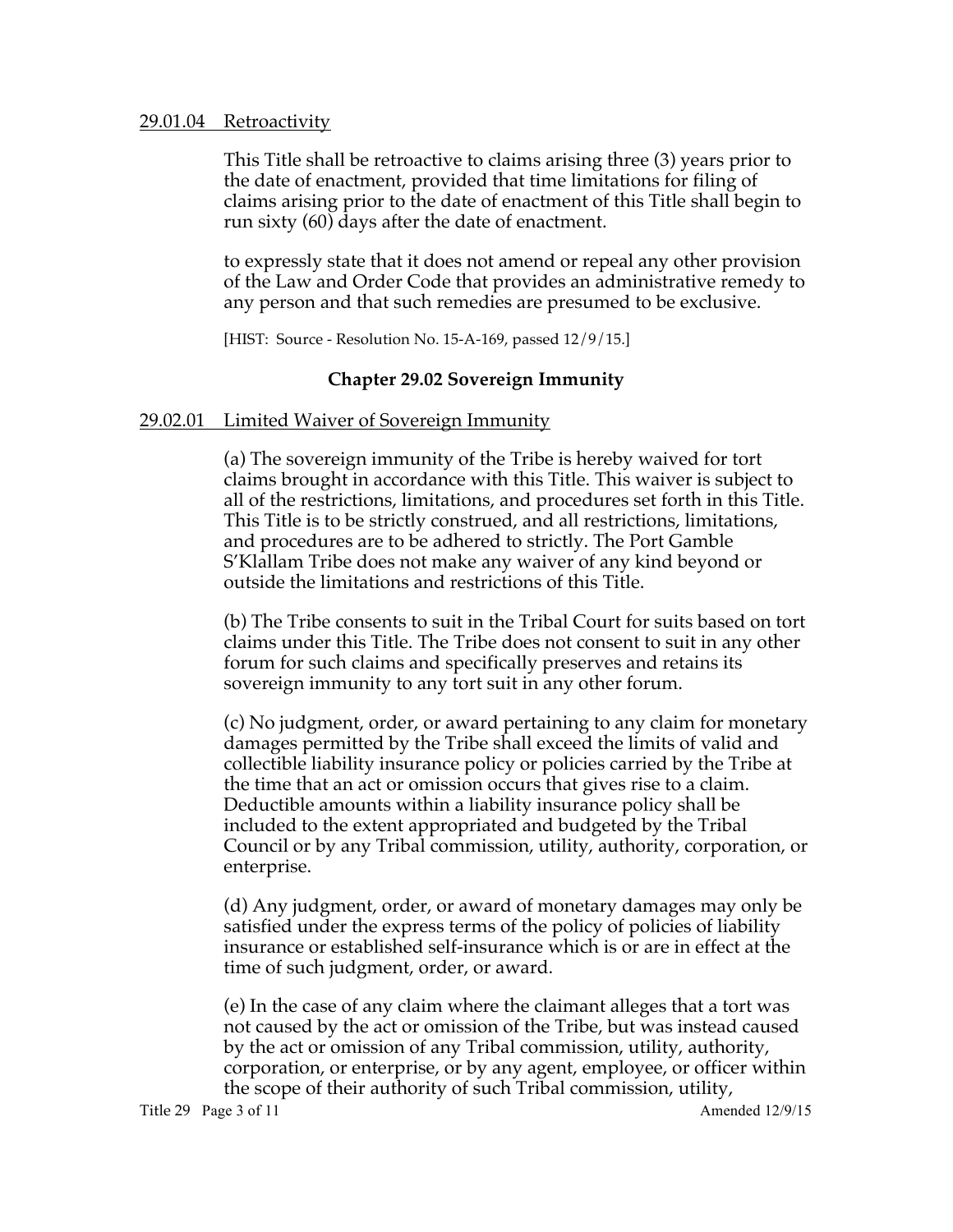authority, corporation, or enterprise, the claimant may only bring a claim against the Tribal commission, utility, authority, or enterprise that the claimant alleges caused the act or omission. Where the claimant alleges that an employee, agent, or officer of a Tribal commission, utility, authority, or enterprise caused a tort through an act or omission, the claimant may only bring a claim against the Tribal commission, utility, authority, or corporation that is connected to the employee, agent, or officer.

(f) Notwithstanding any other provision of this Title, there shall be no exception to or waiver of the Tribe's sovereign immunity as to any tort claim that is defended by the United States because such claim is deemed a claim against the United States under the Indian Self-Determination and Education Assistance Act, the Federal Tort Claims Act, or any other federal law.

(g) Notwithstanding any other provision of this Title, there shall be no exception to or waiver of the Tribe's sovereign immunity for any claim for monetary damages for any tort alleged to have resulted from any:

(1) Action taken or decision made in good faith and without gross negligence in carrying out the law;

(2) Intentional tort, including but not limited to assault, false imprisonment, malicious prosecution, abuse of process, libel, slander, defamation, misrepresentation, deceit, interference with contract rights, or interference with prospective economic advantage;

(3) Legislative or judicial action or inaction, or administrative action or inaction of a legislative or judicial nature, such as but not limited to adopting or failing to adopt a law;

(4) Issuance, denial, suspension, or revocation of, or the failure or refusal to issue, deny, suspend, or revoke any permit, license, certificate, approval or other authorization;

(5) Termination or reduction of benefits under a Tribal assistance program if the Tribe or any agent, employee, or officer of the Tribe is authorized by law, rule, or regulation to determine whether such authorization or benefits should be issued, denied, suspended, or revoked;

(6) Probation, furlough, or release from confinement of a prisoner or other detainee or from the terms and conditions or the revocation thereof except upon a showing of gross negligence;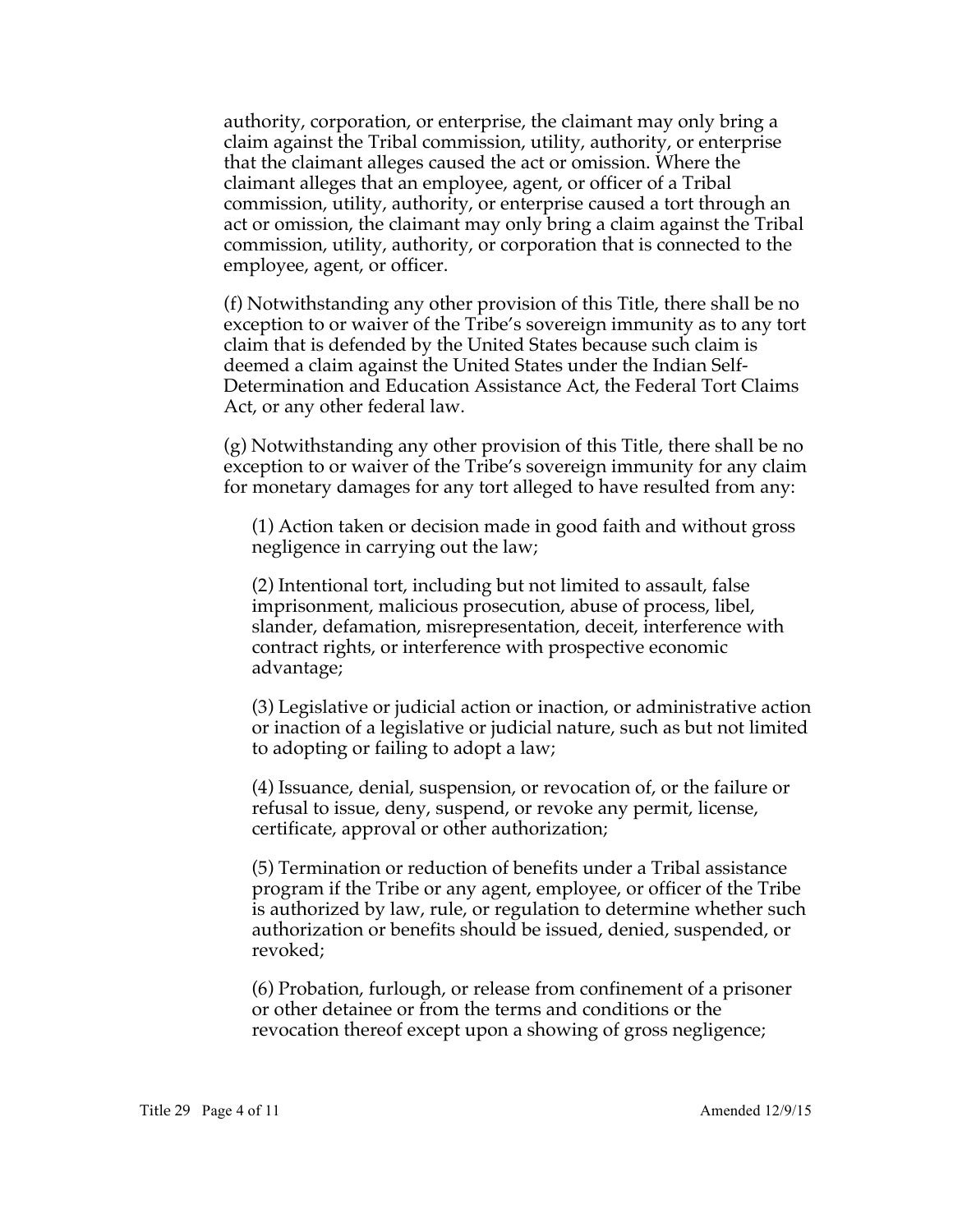(7) Injury or damage caused by an escaping or escaped person or prisoner, or a person resisting arrest except upon a showing of gross negligence;

(8) Decision made by the Tribe or any agent, employee, or officer of the Tribe in the implementation of any laws respecting the placement or supervision of minors or incompetent persons;

(9) Claim based upon an act or omission of any agent, employee, or officer of the Tribe exercising due care, in the execution of any statute, rule, or regulation, whether such statute, rule, or regulation is currently valid;

(10) Claim based on the assessment or collection of any tax or the seizure and detention of any goods or merchandise by any law enforcement officer;

(11) Claims for on-the-job injuries that are covered by workmen's compensation;

(12) Claims related to unemployment compensation or employment decisions; and

(13) Claims for breach of contract rather than tort claims.

The enumeration of the above immunities shall not be construed to waive any other immunities nor to assume any liabilities except as explicitly provided by the Tribe by law or pursuant to a contract to which the Tribe is a party.

[HIST: Source - Resolution No. 15-A-169, passed 12/9/15.]

## 29.02.02 Procedural Requirements for Waiver of Sovereign Immunity

The procedures and standard for giving notice of claims and commencing actions in Tribal Court under this Title are integral parts of the limited waiver of sovereign immunity provided by this Title and shall be strictly construed.

A tort claim for monetary damages against the Tribe shall be forever barred unless written notice of the claim is presented to the Tribe and an action for monetary damages relating to any such claim is commenced in Tribal Court in compliance with this Title.

[HIST: Source - Resolution No. 15-A-169, passed 12/9/15.]

## 29.02.03 No Insurance Purchase Obligation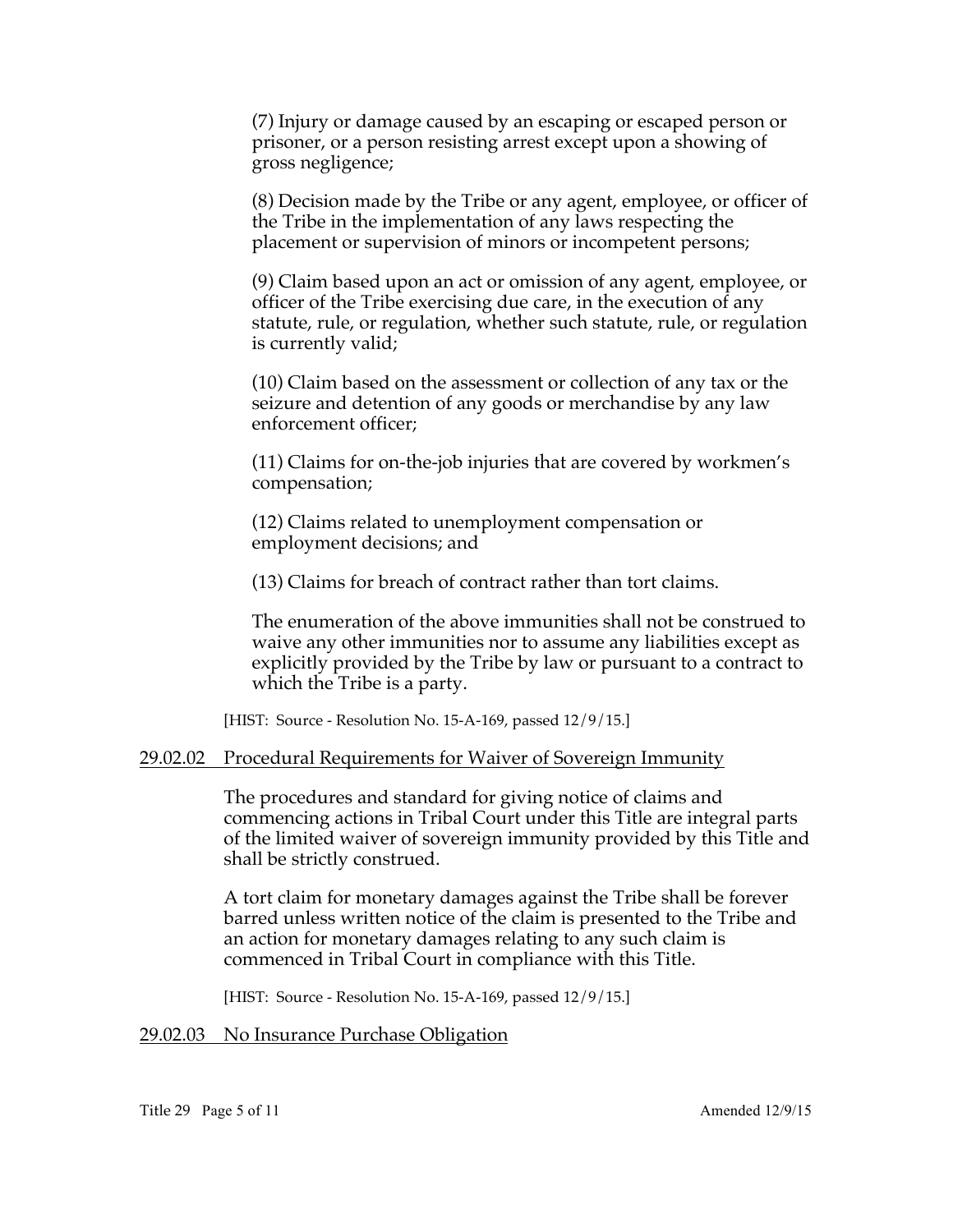Nothing in this Title is intended to, nor shall be construed to, impose any obligation on the Tribe to purchase or maintain liability insurance at any time or in any amount.

[HIST: Source - Resolution No. 15-A-169, passed  $12/9/15$ .]

# **Chapter 29.03 Tort Claims in Tribal Court**

# 29.03.01 Notice of Claims

No action may be brought in Tribal Court for monetary damages under this Title and no claim shall be valid for monetary damages under this Title unless the person who claims to have suffered a tort shall, prior to the filing of any Court action, send a written notice of the claim for monetary damages by certified mail return receipt requested to the Port Gamble S'Klallam Tribal Council and to the Office of the Tribal Attorney.

The written notice shall include the following:

- (a) The name, current address, and telephone number of the claimant and the name, current address, and telephone number of the claimant's attorney, if any;
- (b) A concise statement of the factual basis of the claim, including the date, time, place, and circumstances of the act, omission, or condition that is alleged to have brought about the tort;
- (c) A description of the nature and extent of the injury claimed to have been suffered;
- (d) The name of any Tribal employee, agent, or official involved, if known, and the name, address, and telephone number, if known, of any other person involved or who has knowledge of the circumstances, facts, or injury; and
- (e) The amount of monetary damages requested.

In the case of any claim where the claimant alleges a tort was caused by the act or omission of any Tribal authority, corporation, or enterprise, the written notice required by this Section shall also be given to the chief executive officer of such Tribal authority, corporation, or enterprise.

To be valid under this Title, the written notice of claim for monetary damages required by this Section must be given no later than one hundred and eighty (180) calendar days after the act or omission occurred that gave rise to the tort claim. The written notice of claim for monetary damages shall be conclusively deemed given and effective as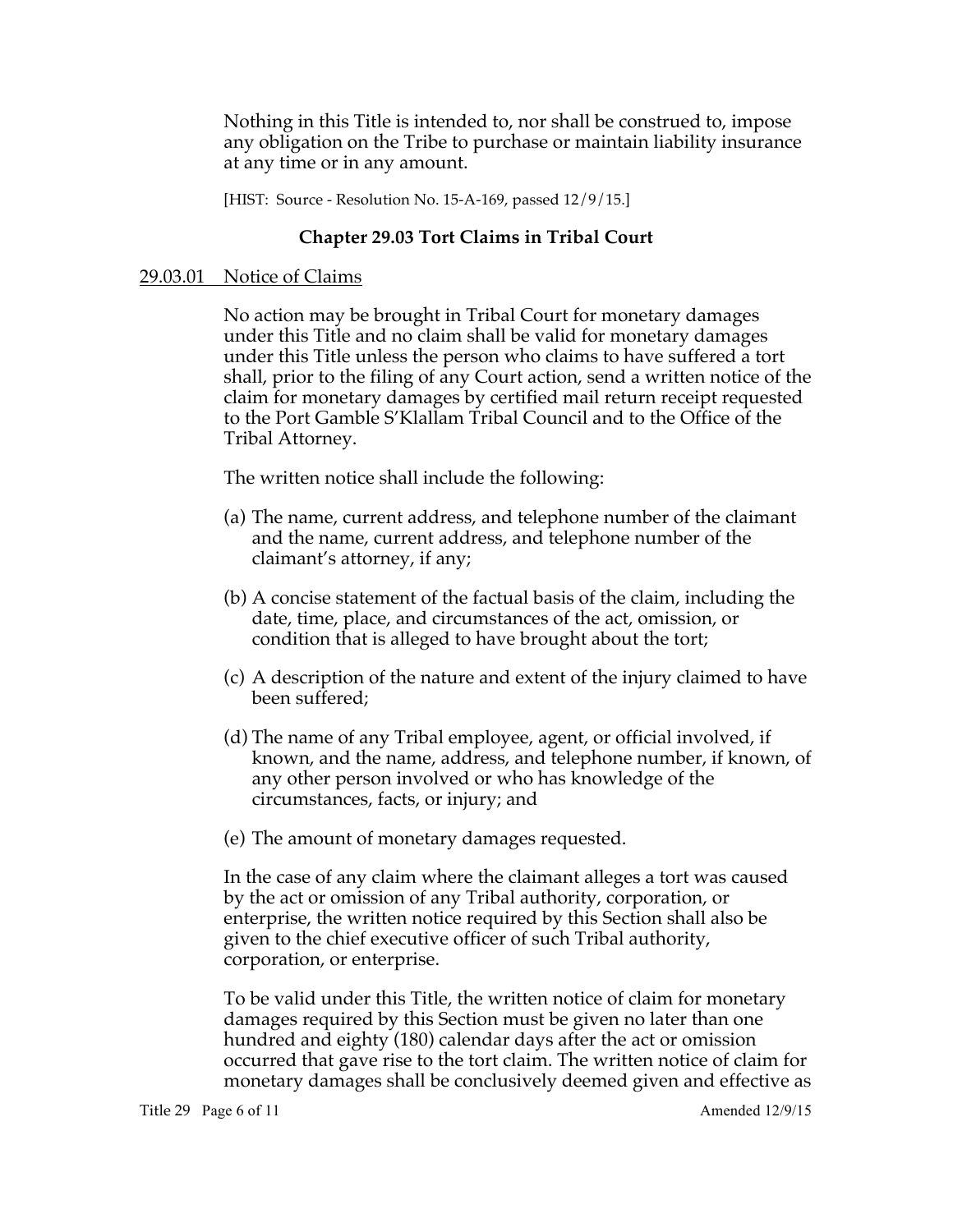of the date of the postmark on the written notice that the claimant sends by certified mail. Claimant must send the written notice with a return receipt request and provide proof of such return receipt.

[HIST: Source - Resolution No. 15-A-169, passed 12/9/15.]

#### 29.03.02 Action in Tribal Court

(a) An action for monetary damages may be brought in Tribal Court under this Title against the Tribe by any person for any tort to that person caused:

(1) By an act or omission of the Tribe, or

(2) By an act or omission of any Tribal agent, employee, or officer acting on behalf of the Tribe and within the scope of authority of that agent, employee, or officer, or

(3) By an act or omission of any Tribal commission, utility, authority, or corporation, or by any agent, employee, or officer acting within their scope of authority, of such Tribal commission, utility, authority, or corporation, or

(4) By an act or omission of any Tribal agent, employee, or officer acting on behalf of the Tribe and within his/her scope of authority who is named in a claim in his/her individual capacity.

This waiver of sovereign immunity shall be limited as follows:

No monetary damages shall be awarded under this Title in excess of the limits of insurance that the Tribe maintains and that is in effect on the date of the occurrence of the act or omission that gave rise to the claim.

(b) No action for monetary damages may be brought under this Title until the expiration of sixty (60) days after the claimant gives the written notice required by Section 29.03.01.

(c) The Tribal Court shall not accept any action for filing against the Port Gamble S'Klallam Tribe under this Title unless the claimant at the same time files proof of compliance with the notice requirements of Section 29.03.01.

(d) No action for monetary damages shall be instituted under this Title for a sum in excess of the amount set forth in the written notice of claim required by Section 29.03.01, except where the increased amount is based upon newly discovered evidence not reasonably discoverable at the time the notice was given or upon allegation and proof of intervening facts relating to the amount of the claim.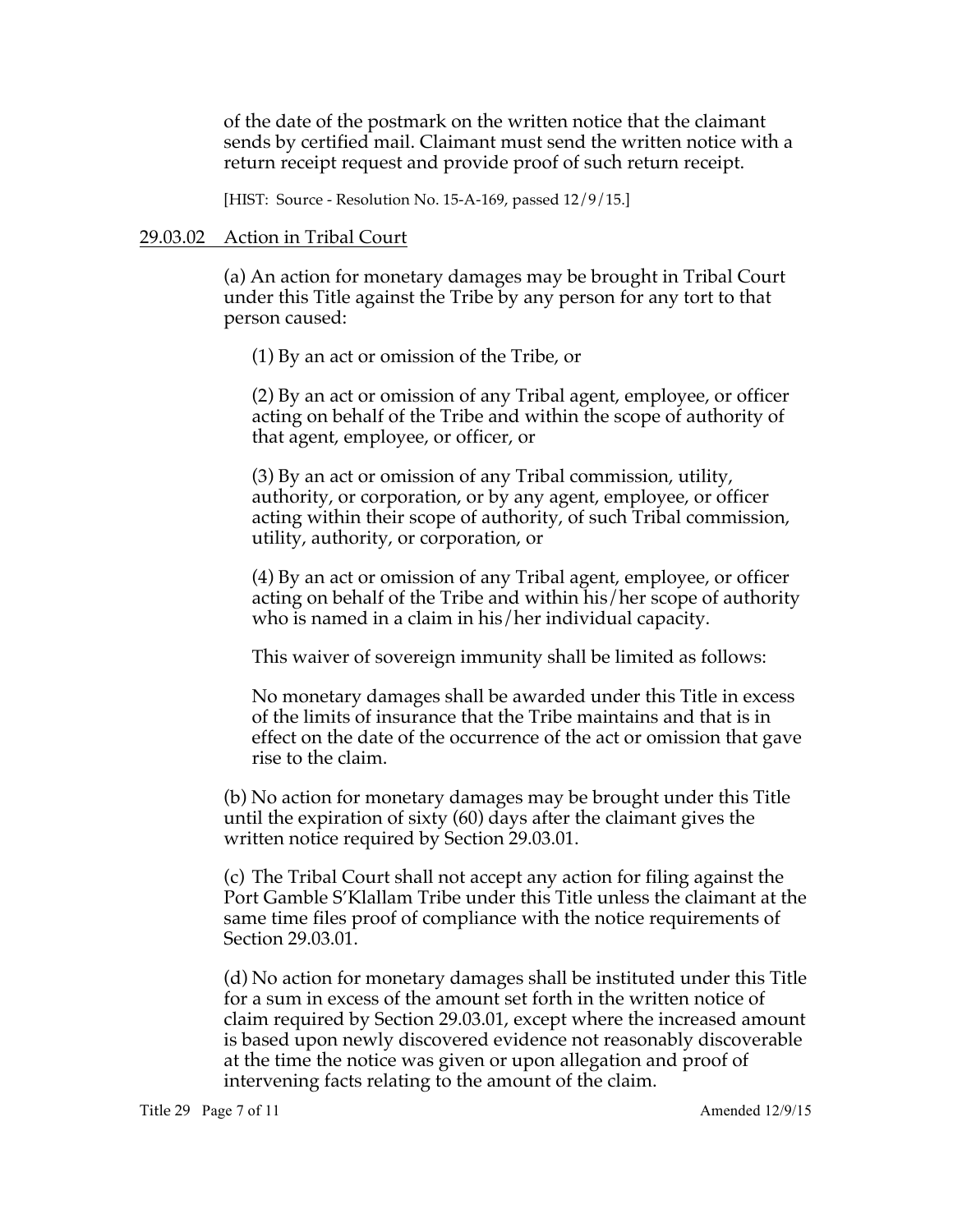The exclusive remedy for a tort claim is in the PGST Tribal Court, subject to limits of insurance coverage, with the insurance purchased either by the Tribe or by any Tribal commission, utility, authority, or corporation.

[HIST: Source - Resolution No. 15-A-169, passed 12/9/15.]

#### 29.03.03 Service of Summons and Complaint

(a) Any person filing an action for money damages against the Tribe under this Title shall ensure that a copy of the complaint and summons is served upon the Tribal Council, the Office of the Tribal Attorney, and, in the case of a claim involving an act or omission of any Tribal authority, corporation, or enterprise, then also upon the chairman or chief executive officer of such Tribal authority, corporation, or enterprise.

(b) The claimant must complete service of the complaint and summons within the time required under the rules generally applicable to actions filed in Tribal Court and as governed by or consistent with the general rules of civil procedure established by Title 3 of the Port Gamble S'Klallam Law and Order Code.

(c) In any action against the Tribe under this Title, the Tribe shall have not less than sixty (60) days after receipt of the complaint and summons, and such other time as the Tribal Court may allow, to file an answer or other responsive pleading or motion. No default judgment may be entered against the Tribe under this Title.

[HIST: Source - Resolution No. 15-A-169, passed  $12/9/15$ .]

#### 29.03.04 Statute of Limitations

Any action for monetary damages under this Title must be filed with the Tribal Court within two hundred and seventy (270) calendar days of the act or omission that occurred which gave rise to the tort.

[HIST: Source - Resolution No. 15-A-169, passed 12/9/15.]

#### 29.03.05 Exhaustion of Administrative Remedies

This Title does not amend or repeal any other provision of the Port Gamble S'Klallam Law and Order Code that provides an administrative remedy to any person. Such remedies are presumed to be exclusive. Where administrative remedies are required, such remedies must be exhausted before a claimant may file under this Title.

[HIST: Source - Resolution No. 15-A-169, passed 12/9/15.]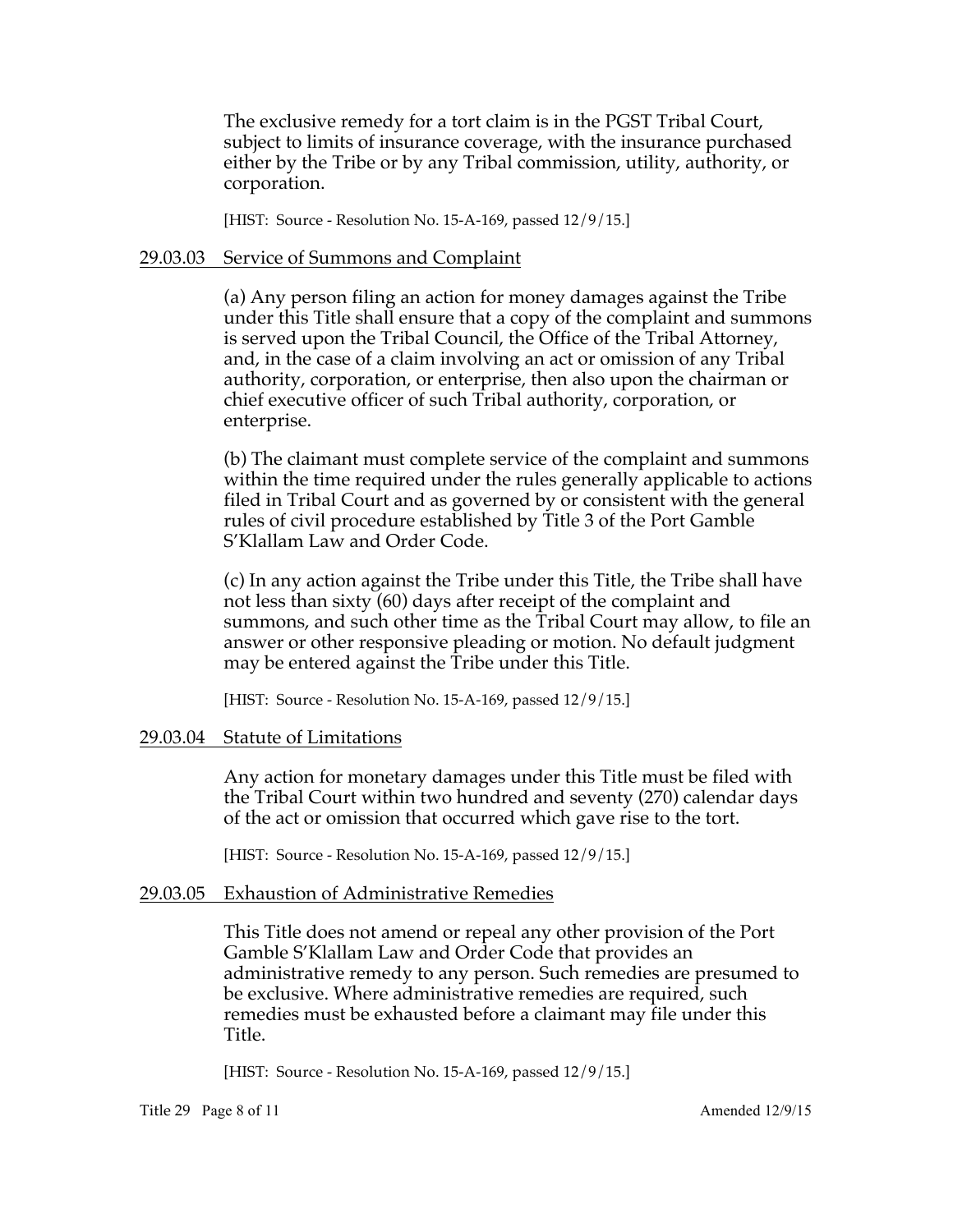# **Chapter 29.04 Tribal Court Authority**

#### 29.04.01 Tribal Court Jurisdiction

(a) An action for monetary damages may be brought in Tribal Court under this Title against the Port Gamble S'Klallam Tribe by any person for any tort to that person caused by:

(1) An act or omission by the Tribe; or

(2) An act or omission by any agent, employee, or officer acting on behalf of the Port Gamble S'Klallam Tribe and within the scope of authority of that agent, employee, or officer; or

(3) An act or omission of any Tribal commission, utility, authority, or corporation or any agent, employee, or officer acting within the scope of their authority for such Tribal commission, utility, authority, or corporation;

Provided that this waiver of sovereign immunity shall be subject to the limitations described in this Title.

(b) The Tribal Court shall have exclusive jurisdiction over all suits arising under this Title. Such suits shall be conducted under the general rules of civil procedure established by Title 3 of the Port Gamble S'Klallam Law and Order Code to the extent that such rules are not inconsistent with the provisions of this Title.

(c) All actions commenced under this Title shall be tried by a Judge of the Tribal Court without a jury.

[HIST: Source - Resolution No. 15-A-169, passed 12/9/15.]

#### 29.04.02 Applicable Law

In determining whether an action constitutes a tort, the Court shall look to the law of the Port Gamble S'Klallam Tribe, applicable federal law, and to the extent consistent with the law of the Port Gamble S'Klallam Tribe, substantive tort laws of the State of Washington.

[HIST: Source - Resolution No. 15-A-169, passed  $12/9/15$ .]

#### 29.04.03 Actions Defended by the United States

The Tribal Court shall order a stay without bond of any tort claim where the Tribe has requested that the United States assume the defense of the claim under the Federal Tort Claims Act.

Upon receipt of notice that is satisfactory to the Tribal Court that the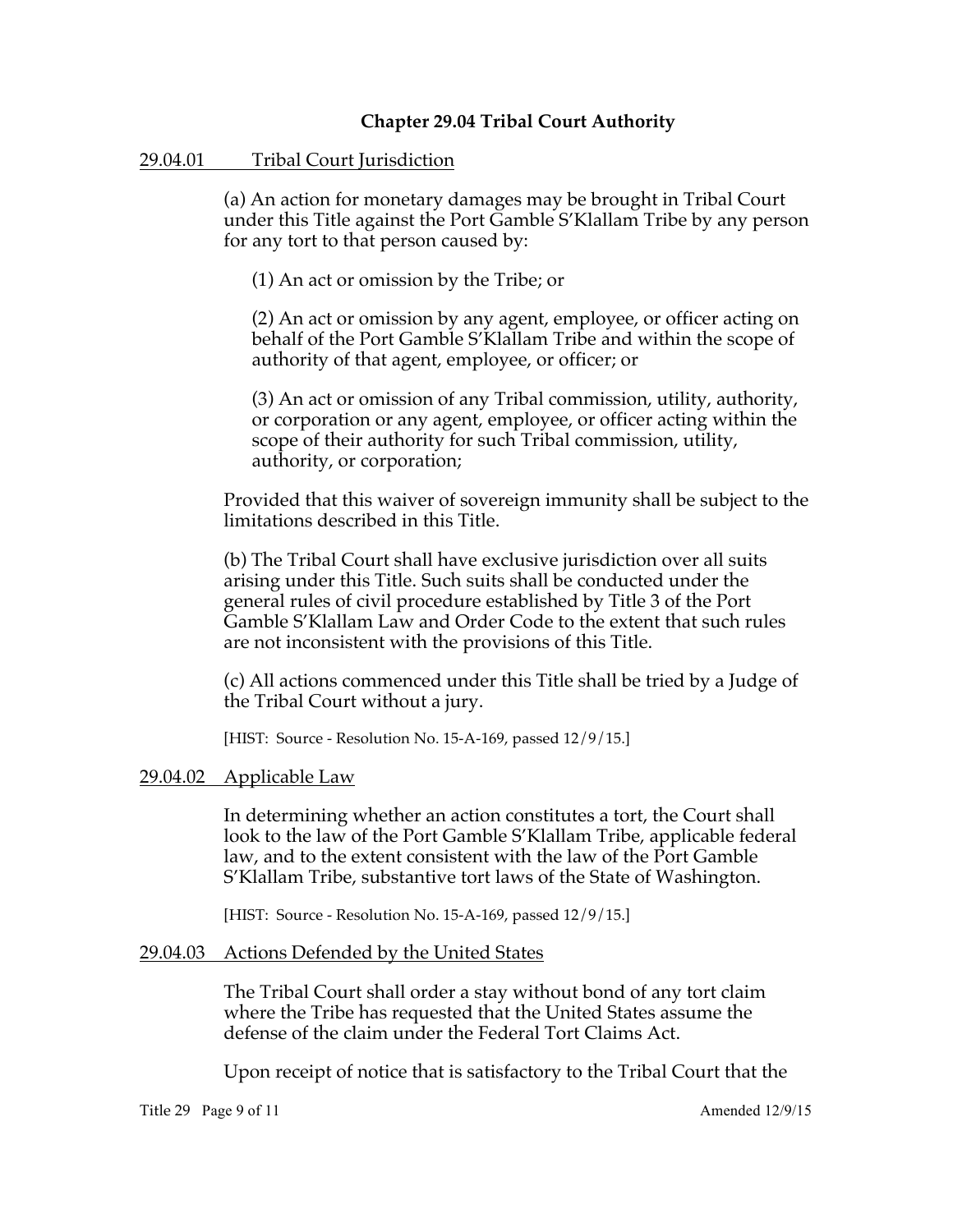United States has assumed defense of the tort claim, the Tribal Court shall issue notice to the parties and shall dismiss the action or proceeding.

Upon receipt of notice that is satisfactory to the Tribal Court that the United States has declined to assume defense of the tort claim, the Tribal Court shall dissolve the stay and issue an order directing further proceedings in the action or proceeding on the tort claim.

[HIST: Source - Resolution No. 15-A-169, passed  $12/9/15$ .]

## 29.04.04 Liability of Individual Agents, Employees, or Officers

Any liability for monetary damages for acts or omissions of any agent, employee, or officer of the Tribe under this Title shall be the exclusive remedy available to any person who suffers a tort caused by an agent, employee, or officer of the Tribe. The remedy that this Title establishes and limits extinguishes any other claim for monetary damages, regardless of whether the person in whose favor such remedy is created exercises the right to timely present written notice of any claim and commences an action for a tort in Tribal Court under this Title.

This Title expressly preserves defenses of qualified or absolute immunity to actions for monetary damages against agents, employees, or officers of the Tribe in their individual capacities. The defenses include, but are not limited to, absolute legislative and judicial immunities, qualified and absolute executive immunities, and any derivatives, which are recognized in common law and elaborated by federal courts in cases alleging violations of federal law.

Except as described in this section, this Title does not immunize or extinguish individual liability for monetary damages of any agent, employee, or officer of the Tribe against a tort claim if it is established that liability for the act or omission of such agent, employee, or officer exceeded or was outside the scope of employment or authority of the agent, employee, or officer. Claims for individual liability arising from acts or omissions that occur within the Tribe's jurisdiction that are found to exceed or be outside the scope of authority of a Tribal agent, employee, or officer shall be filed only in the Tribal Court.

Volunteers duly authorized by the Tribe to act as agents, employees, or officers of the Tribe shall have the same immunities under this Title as other agents, employees, and officers of the Tribe.

[HIST: Source - Resolution No. 15-A-169, passed  $12/9/15$ .]

#### 29.04.05 Alternate Remedies

A person who suffers an injury as a result of an act or omission of the